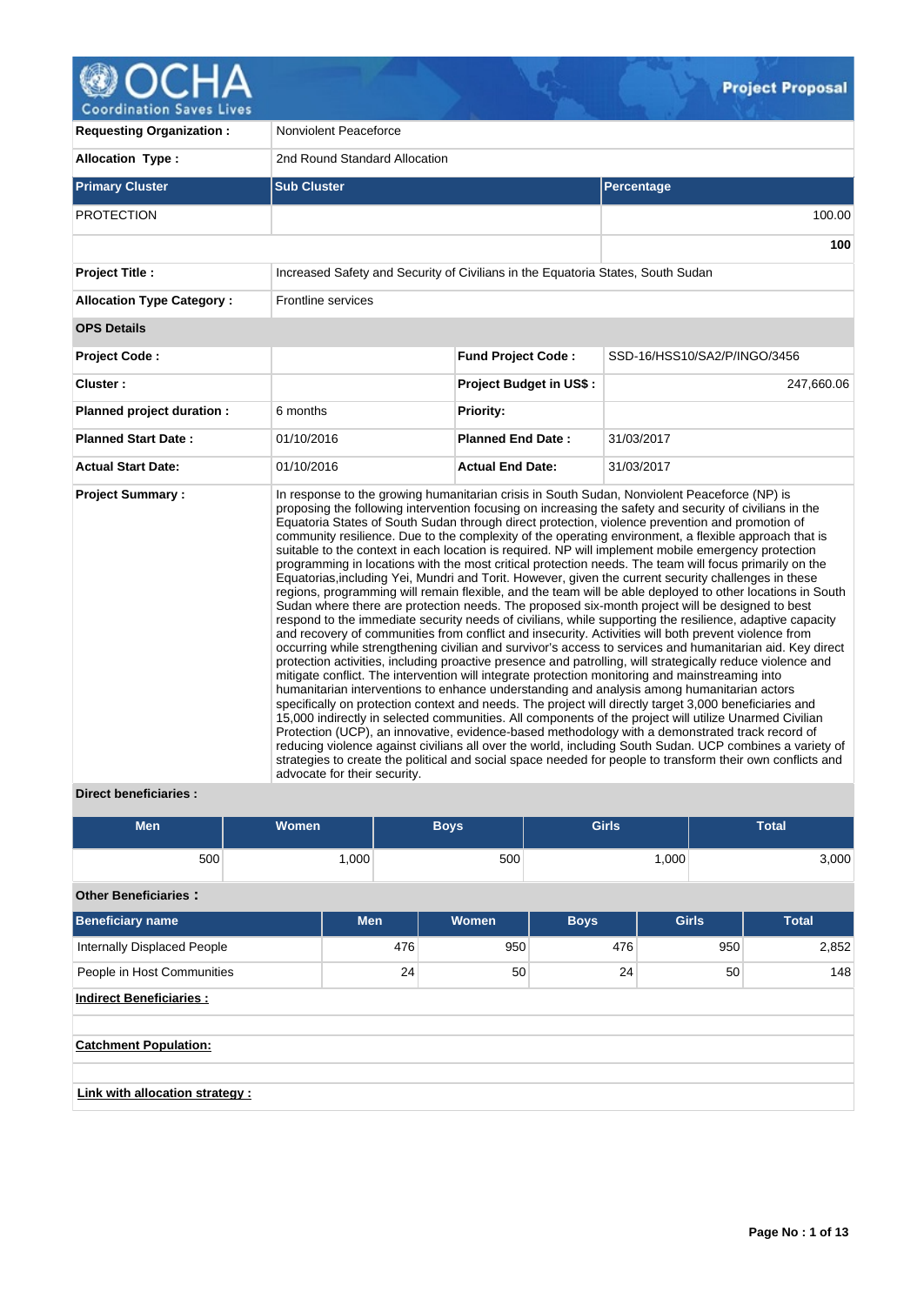The proposed project directly aligns with the allocation strategy's objective of 'saving lives and alleviating suffering through safe access to services'. This will be achieved through the implementation of direct protection activities, in conjunction with other humanitarian partners, which will have a particular focus on ensuring safe access to services and freedom of movement of local populations. The proposed project addresses the overarching strategic priority of 'protecting the most vulnerable from the shocks of conflict, displacement and crisis' by preventing acute, direct violence against civilians. Activities will have a particular focus on ensuring that conflict-affected populations can move safely and freely, especially through the provision of proactive presence and patrolling in high-risk areas. Additionally, the proposed project will aim to improve access to life-saving humanitarian services, particularly for the most vulnerable, who are often unable to access aid due to such factors as discrimination or an inability to travel. Specifically, the proposed project will undertake the following cluster priority response activities: a) gender-based violence (GBV) prevention through outreach and integration of prevention measures in other cluster interventions and b) general prevention through protection monitoring, referrals, information sharing, community outreach, identification and targeted assistance to vulnerable persons and protective accompaniment.

# **Sub-Grants to Implementing Partners :**

| <b>Partner Name</b>                                   | <b>Partner Type</b> |  | <b>Budget in US\$</b>       |  |  |  |  |  |  |
|-------------------------------------------------------|---------------------|--|-----------------------------|--|--|--|--|--|--|
|                                                       |                     |  |                             |  |  |  |  |  |  |
| Other funding secured for the same project (to date): |                     |  |                             |  |  |  |  |  |  |
| <b>Other Funding Source</b>                           |                     |  | <b>Other Funding Amount</b> |  |  |  |  |  |  |

# **Organization focal point :**

| <b>Name</b>            | Title                            | Email                                | <b>IPhone</b> |
|------------------------|----------------------------------|--------------------------------------|---------------|
| Nicole Geremia         | Programme Development<br>Manager | ngeremia@nonviolentpeaceforce.org    | +254707743427 |
| Florington Aseervatham | <b>Country Director</b>          | aflorington@nonviolentpeaceforce.org | +211924067766 |

#### **BACKGROUND**

#### **1. Humanitarian context analysis**

Up until July 2016, South Sudan had been making cautious steps towards the implementation of the August 2015 peace agreement. The return of First Vice President Dr Riek Machar in April 2016 was followed by the formation of the Transitional Government of National Unity (TGNU). However, clashes erupted in Juba in early July between opposition and government forces, leading to renewed conflict across the country. The population throughout the Equatoria region has been severely affected by violence. The immediate effects have included largescale displacement of populations to insecure and isolated refuge sites, a strong hindrance in civilians' freedom of movement, significant strains on infrastructure and services specifically health and education, as well as widespread food insecurity.

Mundri East and West (Western Equatoria) Conflict has been ongoing in Mundri since May 2015, but having escalated recently with the outbreak of fighting in Juba. This has resulted in an increase in sexual violence and displacement of civilians. As reported by the GBV subcluster in August, the situation is compounded by looting of medical facilities, scattering of service providers due to the volatile context and ongoing prohibitions on civilian movement. Few civilians remain in Mundri town. The government forces have installed roadblocks around town.

In Mundri West, notably Bari, Gariya, Landigwa and Bangolo, access for humanitarian actors continues to be difficult despite the increasing need for services, food and supplies. At least 15,000 civilians, mostly women and children, have taken refuge in the bush. Ongoing insecurity and roadblocks continues to hamper the movement of many IDPs. Armed actors that operate outside the government-held places in Mundri East and Mundri West Counties have also started to impose checkpoints in order to maintain legitimacy related to keeping one or more cantonment sites in the region.

Yei (Central Equatoria) The context in Yei remains volatile and insecure. After the fighting in Juba, on the 11th July 2016, armed clashes erupted in the areas surrounding Yei between government and opposition groups. Conflict has since continued throughout the month. Ongoing insecurity on the Juba – Yei road continues to inhibit humanitarian access and support to the region. In August 2016, UNHCR reported the harassment and seizure of humanitarian supplies by armed actors on the road to Yei. This presents serious protection concerns for those civilians displaced in Yei's surrounding payams.

The closure of the Juba – Yei road has had a huge impact on both humanitarian assistance and the availability of food. The resulting food shortages and an absence of humanitarian services, including medicine and education, have resulted in the need for an urgent humanitarian response. A joint appeal by a coalition of churches, launched on the 24th August, described the situation as "worrying and deteriorating". Food insecurity has been a driving force in the displacement of civilians from Yei town.

Torit (Eastern Equatoria) Like Yei, Torit is strategically important and is reported to be a focus for potential future operations by opposition aligned militias. Unconfirmed reports suggest a sizeable group of opposition-aligned militia have moved into Lafon, north of Torit. Clashes in Torit have been reported by South Sudanese media as recently as the 15th of August. Reports suggest that SPLA reinforcements have moved into Torit and analysts expect further fighting.

Civilians report a significant deterioration in security and local humanitarian staff report frequent violence. Last week, 7 people were reportedly killed. Armed groups remain active in Torit county. Outside of Torit town, homes have been looted and civilians targeted with some forced to flee their homes. The deterioration in security and the inability/unwillingness of local authorities to protect civilians has placed civilians at significant risk of violence.

# **2. Needs assessment**

#### **3. Description Of Beneficiaries**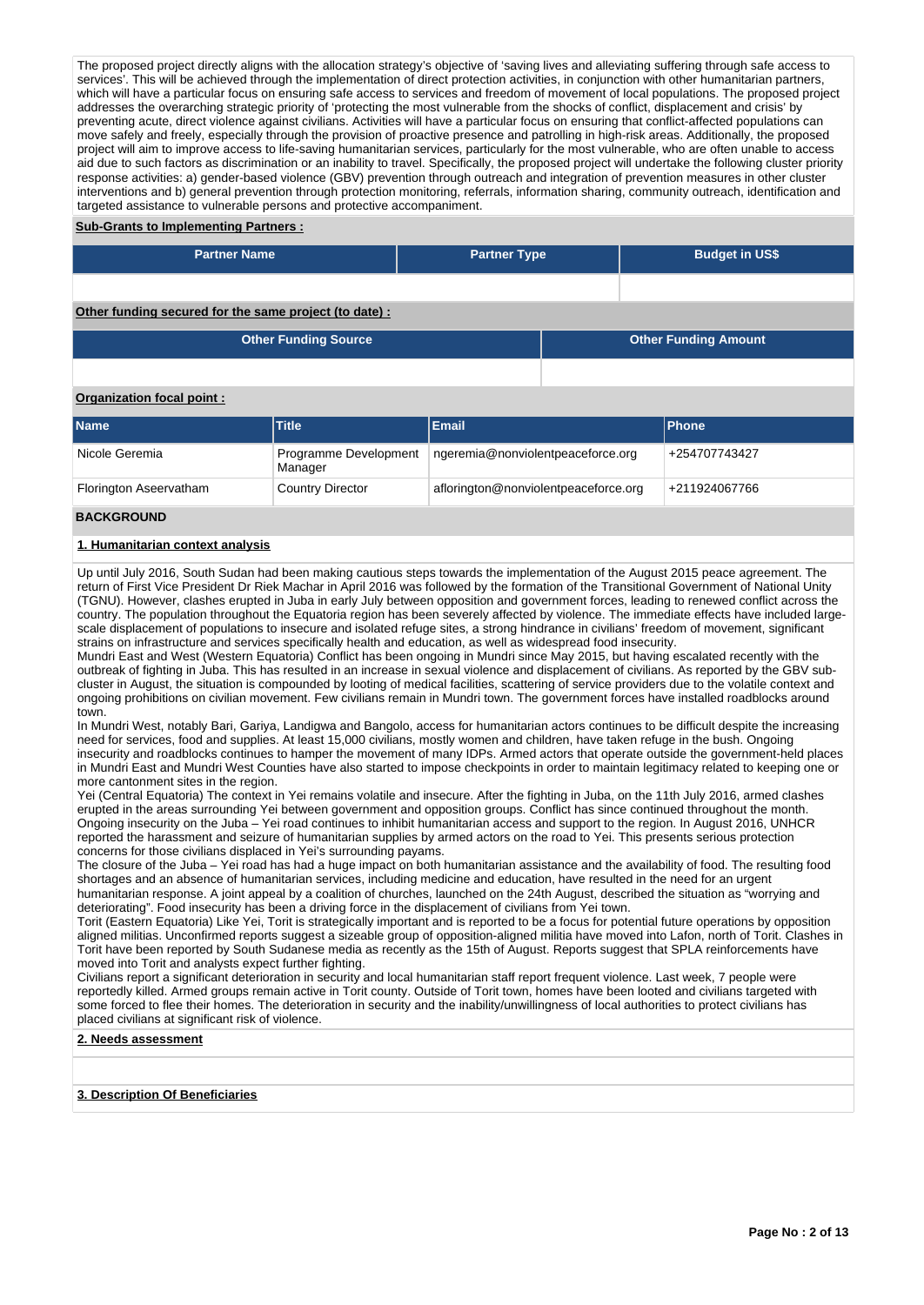The primary beneficiaries of the proposed project are conflict-affected civilians most vulnerable to direct violence. This includes IDPs who have been forced to flee their homes and travel/live in insecure environments; individuals vulnerable to elevated levels of violence, including women and girls, certain sub-ethnic groups and youth; individuals targeted or subsumed by communal conflict; unaccompanied and separated children (UASC), IDP and host communities experiencing escalated tensions, as well as individuals vulnerable to forced recruitment. The project's second set of primary beneficiaries are those vulnerable subsets of the conflict affected populations experiencing prohibitory restrictions on access to life-saving aid. This includes displaced communities whose access to aid is hindered by ethnic discrimination, UASC and minority ethnic groups who are frequently overlooked at distributions, elderly and disabled individuals and civilians who would need to travel through unsafe areas in order to access support and services. NP's teams are comprised of national and international staff, who are closely in touch with the dynamics and intricacies of the context. This facilitates the ability to identify beneficiaries most in need on a continuous basis. As mentioned above, NP establishes and maintains relationships with key actors in local communities including community leaders, authorities, women leaders and representatives from different displaced populations and community members in general. It is through this close coordination with these various actors that NP is able to identify the most vulnerable and disaffected groups.

## **4. Grant Request Justification**

In March 2016, NP conducted a protection needs assessment to Mundri as part of the Inter-agency Rapid Needs Assessment (IRNA). NP focused on the communities' protection needs by organizing Focus Group Discussions (FGDs) and Key Informant Interviews (KIIs) with beneficiaries and local leaders. The assessment found a strong need for multi-pronged programming focused on addressing immediate protection concerns, while also building relationships with armed actors and coordinating protection mainstreaming. Since the outbreak of fighting in Juba and the surrounding regions in July, the need for personnel and resources for rapid response programming has limited NP's ability to conduct additional needs assessments in other proposed project locations. Through contacts and partnerships with humanitarian actors, NP has been able to collect key information concerning the ongoing protection needs in areas of Yei and Torit. In the targeted locations there are a number of protection needs and limited humanitarian response. Ongoing conflict and insecurity, exacerbated by the recent clashes in Juba, has led to mass displacement, with many people living in bush areas surrounding the towns. Civilian movement has been drastically restricted due to threats posed by armed actors. Roadblocks have made many parts of the region practically inaccessible for civilians, who continue to be targeted, especially in government-held territory. When encountering armed actors alone, many women face threats of attack or harassment, and youth in some areas fear being killed or detained. Violence, especially GBV, has increased drastically, yet survivors are often unable to access medical and psychosocial services. In all regions, food insecurity has led to alarming rates of malnutrition, especially among children and the elderly. Hunger has also played a key part in the number of displaced civilians, as they must leave their homes in search of food. In order to address the immediate safety needs of at-risk civilians, the proposed project will focus on key activities, such as protective presence, accompaniment and patrolling in high risk areas. Direct protection activities will all seek to deter violence against civilians through conscious visibility. This can deter perpetrators from committing violence against civilians and encourage non-violent forms of dispute in two ways. Firstly, such actors can expose violent activities, enacting social mechanisms for sanctioning violent behaviors and encouraging non-violent alternatives. Secondly, international actors are linked to, and can trigger, formal mechanisms of deterrence, which bring about justice or consequences for perpetrators actions thereby preventing violence. As a nonpartisan actor, NP will also engage in rumour control to dispel the circulation of false information, which could result in harmful consequences, and dialogue facilitation among conflicting parties to ensure peaceful resolutions without violence or retaliation. Due to the urgency of the situation that civilians, particularly women and girls, are facing in the Equatorias, GBV prevention activities are critical for protection programming. NP has amassed significant experience in working alongside and providing direct protection for women facing immediate threats of violence. These protection activities are specifically tailored to the vulnerabilities women are experiencing. They include accompaniment, patrolling, protective presence and securing spaces for daily activities, such as firewood collection. NP also coordinates response services for survivors of GBV to ensure they have the best access to services possible given the context. Protection mainstreaming is a key component of NP's toolbox to keep civilians safe in the ongoing conflict. Working with other humanitarian partners, especially those in the food security, non-food items, and health sectors, NP critically analyses movement pathways, push and pull factors, displacement.

**5. Complementarity** 

#### **LOGICAL FRAMEWORK**

#### **Overall project objective**

To increase the safety and security of civilians in the Equatoria States, South Sudan.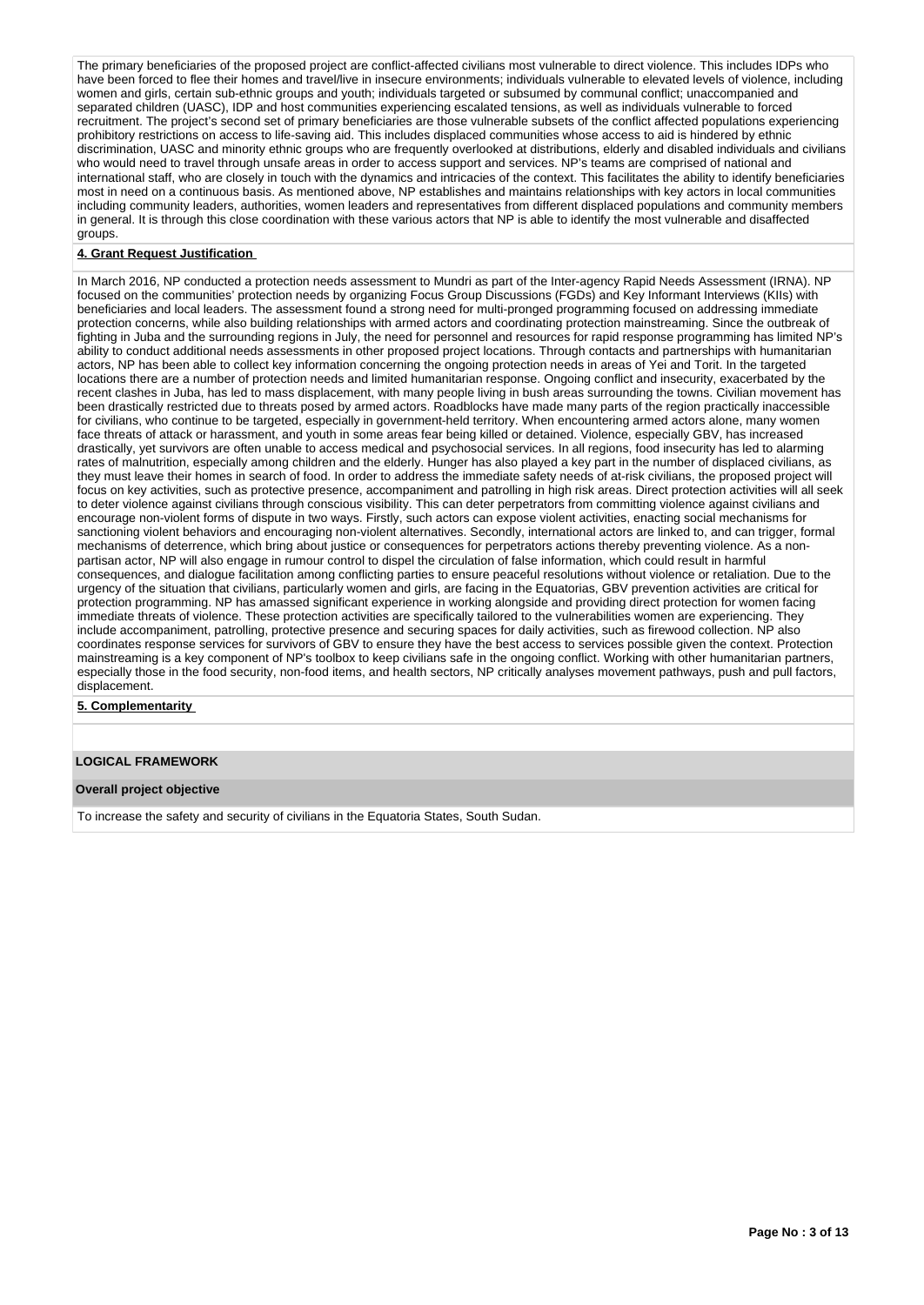| <b>PROTECTION</b>                                                                                                                                           |                                                                                                                                                                                    |                                                                                                                                                                                                                                                                                                                                                                                                                                                                                                                                                                                                                                                                                                                                                                                                                                                                                                                                                                                                                                                                                                                                                              |                          |                                 |                   |       |                     |  |  |  |  |
|-------------------------------------------------------------------------------------------------------------------------------------------------------------|------------------------------------------------------------------------------------------------------------------------------------------------------------------------------------|--------------------------------------------------------------------------------------------------------------------------------------------------------------------------------------------------------------------------------------------------------------------------------------------------------------------------------------------------------------------------------------------------------------------------------------------------------------------------------------------------------------------------------------------------------------------------------------------------------------------------------------------------------------------------------------------------------------------------------------------------------------------------------------------------------------------------------------------------------------------------------------------------------------------------------------------------------------------------------------------------------------------------------------------------------------------------------------------------------------------------------------------------------------|--------------------------|---------------------------------|-------------------|-------|---------------------|--|--|--|--|
|                                                                                                                                                             | <b>Cluster objectives</b>                                                                                                                                                          | <b>Strategic Response Plan (SRP) objectives</b>                                                                                                                                                                                                                                                                                                                                                                                                                                                                                                                                                                                                                                                                                                                                                                                                                                                                                                                                                                                                                                                                                                              |                          | <b>Percentage of activities</b> |                   |       |                     |  |  |  |  |
|                                                                                                                                                             | CO1: The safety and dignity of vulnerable<br>individuals is improved through prevention<br>programming and protection mainstreaming<br>to address threats and vulnerabilities      | HRP 2016 SO1: Save lives and alleviate<br>suffering through safe access to services and<br>resources with dignity                                                                                                                                                                                                                                                                                                                                                                                                                                                                                                                                                                                                                                                                                                                                                                                                                                                                                                                                                                                                                                            |                          |                                 |                   |       | 50                  |  |  |  |  |
| strengthened                                                                                                                                                | CO3: Individuals are supported to achieve<br>solutions and freedom of movement; coping<br>strategies and protection capacities of<br>individuals, communities and local actors are | HRP 2016 SO2: Ensure communities are<br>protected, capable and prepared to cope with<br>significant threats                                                                                                                                                                                                                                                                                                                                                                                                                                                                                                                                                                                                                                                                                                                                                                                                                                                                                                                                                                                                                                                  |                          |                                 |                   |       | 50                  |  |  |  |  |
| violence.                                                                                                                                                   |                                                                                                                                                                                    | Contribution to Cluster/Sector Objectives: The proposed project aligns with the above specified objectives through a multi-pronged<br>approach that combines direct protection with capacity-building elements. Activities will aim at reducing and removing immediate threats of<br>violence against civilians and ensuring community participation in capacity-building and conflict mitigation efforts. Direct protection activities<br>will focus on proactive presence and patrolling in high risk areas to contribute to freedom of movement for civilians, as well as<br>accompaniments and protection mainstreaming to ensure vulnerable civilians can safely access life-saving humanitarian services and<br>support. Through capacity-building efforts, including early warning early response (EWER) and protection trainings, community resilience<br>and coping strategies will be enhanced. Conflict mitigation activities will also be implemented to facilitate dialogue and foster nonviolent<br>mechanisms for addressing disputes, of which also contribute to increased resilience and strengthened systems for coping with conflict and |                          |                                 |                   |       |                     |  |  |  |  |
| <b>Outcome 1</b>                                                                                                                                            |                                                                                                                                                                                    |                                                                                                                                                                                                                                                                                                                                                                                                                                                                                                                                                                                                                                                                                                                                                                                                                                                                                                                                                                                                                                                                                                                                                              |                          |                                 |                   |       |                     |  |  |  |  |
|                                                                                                                                                             |                                                                                                                                                                                    | Reduction in the number of women, men and children vulnerable to violence including GBV, exploitation and neglect                                                                                                                                                                                                                                                                                                                                                                                                                                                                                                                                                                                                                                                                                                                                                                                                                                                                                                                                                                                                                                            |                          |                                 |                   |       |                     |  |  |  |  |
| Output 1.1                                                                                                                                                  |                                                                                                                                                                                    |                                                                                                                                                                                                                                                                                                                                                                                                                                                                                                                                                                                                                                                                                                                                                                                                                                                                                                                                                                                                                                                                                                                                                              |                          |                                 |                   |       |                     |  |  |  |  |
| <b>Description</b>                                                                                                                                          |                                                                                                                                                                                    |                                                                                                                                                                                                                                                                                                                                                                                                                                                                                                                                                                                                                                                                                                                                                                                                                                                                                                                                                                                                                                                                                                                                                              |                          |                                 |                   |       |                     |  |  |  |  |
| Immediate threats of violence against general population reduced/removed in high risk areas through direct protection monitoring and<br>support activities. |                                                                                                                                                                                    |                                                                                                                                                                                                                                                                                                                                                                                                                                                                                                                                                                                                                                                                                                                                                                                                                                                                                                                                                                                                                                                                                                                                                              |                          |                                 |                   |       |                     |  |  |  |  |
| Assumptions & Risks                                                                                                                                         |                                                                                                                                                                                    |                                                                                                                                                                                                                                                                                                                                                                                                                                                                                                                                                                                                                                                                                                                                                                                                                                                                                                                                                                                                                                                                                                                                                              |                          |                                 |                   |       |                     |  |  |  |  |
| Direct protection activities informed by in-depth assessments increase the immediate safety of civilians.                                                   |                                                                                                                                                                                    |                                                                                                                                                                                                                                                                                                                                                                                                                                                                                                                                                                                                                                                                                                                                                                                                                                                                                                                                                                                                                                                                                                                                                              |                          |                                 |                   |       |                     |  |  |  |  |
| <b>Activities</b>                                                                                                                                           |                                                                                                                                                                                    |                                                                                                                                                                                                                                                                                                                                                                                                                                                                                                                                                                                                                                                                                                                                                                                                                                                                                                                                                                                                                                                                                                                                                              |                          |                                 |                   |       |                     |  |  |  |  |
| Activity 1.1.1                                                                                                                                              |                                                                                                                                                                                    |                                                                                                                                                                                                                                                                                                                                                                                                                                                                                                                                                                                                                                                                                                                                                                                                                                                                                                                                                                                                                                                                                                                                                              |                          |                                 |                   |       |                     |  |  |  |  |
|                                                                                                                                                             |                                                                                                                                                                                    | Carry out regular assessments to identify high-risk areas and factors exposing civilians to conflict, violence and GBV.                                                                                                                                                                                                                                                                                                                                                                                                                                                                                                                                                                                                                                                                                                                                                                                                                                                                                                                                                                                                                                      |                          |                                 |                   |       |                     |  |  |  |  |
| Activity 1.1.2                                                                                                                                              |                                                                                                                                                                                    |                                                                                                                                                                                                                                                                                                                                                                                                                                                                                                                                                                                                                                                                                                                                                                                                                                                                                                                                                                                                                                                                                                                                                              |                          |                                 |                   |       |                     |  |  |  |  |
|                                                                                                                                                             |                                                                                                                                                                                    | Provide accompaniments for threatened or at risk individuals and groups to prevent the likelihood of violence occurring.                                                                                                                                                                                                                                                                                                                                                                                                                                                                                                                                                                                                                                                                                                                                                                                                                                                                                                                                                                                                                                     |                          |                                 |                   |       |                     |  |  |  |  |
| Activity 1.1.3                                                                                                                                              |                                                                                                                                                                                    |                                                                                                                                                                                                                                                                                                                                                                                                                                                                                                                                                                                                                                                                                                                                                                                                                                                                                                                                                                                                                                                                                                                                                              |                          |                                 |                   |       |                     |  |  |  |  |
|                                                                                                                                                             |                                                                                                                                                                                    | Conduct proactive deterrent patrolling, and protective presence in identified high risk areas.                                                                                                                                                                                                                                                                                                                                                                                                                                                                                                                                                                                                                                                                                                                                                                                                                                                                                                                                                                                                                                                               |                          |                                 |                   |       |                     |  |  |  |  |
| Activity 1.1.4                                                                                                                                              |                                                                                                                                                                                    |                                                                                                                                                                                                                                                                                                                                                                                                                                                                                                                                                                                                                                                                                                                                                                                                                                                                                                                                                                                                                                                                                                                                                              |                          |                                 |                   |       |                     |  |  |  |  |
|                                                                                                                                                             | Provide protection mainstreaming support at distributions and registrations.                                                                                                       |                                                                                                                                                                                                                                                                                                                                                                                                                                                                                                                                                                                                                                                                                                                                                                                                                                                                                                                                                                                                                                                                                                                                                              |                          |                                 |                   |       |                     |  |  |  |  |
| Activity 1.1.5                                                                                                                                              |                                                                                                                                                                                    |                                                                                                                                                                                                                                                                                                                                                                                                                                                                                                                                                                                                                                                                                                                                                                                                                                                                                                                                                                                                                                                                                                                                                              |                          |                                 |                   |       |                     |  |  |  |  |
|                                                                                                                                                             |                                                                                                                                                                                    | Facilitate referrals and support safe access to services for individuals requiring additional support.                                                                                                                                                                                                                                                                                                                                                                                                                                                                                                                                                                                                                                                                                                                                                                                                                                                                                                                                                                                                                                                       |                          |                                 |                   |       |                     |  |  |  |  |
| Activity 1.1.6                                                                                                                                              |                                                                                                                                                                                    |                                                                                                                                                                                                                                                                                                                                                                                                                                                                                                                                                                                                                                                                                                                                                                                                                                                                                                                                                                                                                                                                                                                                                              |                          |                                 |                   |       |                     |  |  |  |  |
| <b>Indicators</b>                                                                                                                                           | Monitor and report on grave violations against children.                                                                                                                           |                                                                                                                                                                                                                                                                                                                                                                                                                                                                                                                                                                                                                                                                                                                                                                                                                                                                                                                                                                                                                                                                                                                                                              |                          |                                 |                   |       |                     |  |  |  |  |
|                                                                                                                                                             |                                                                                                                                                                                    |                                                                                                                                                                                                                                                                                                                                                                                                                                                                                                                                                                                                                                                                                                                                                                                                                                                                                                                                                                                                                                                                                                                                                              |                          | <b>End cycle beneficiaries</b>  |                   |       | <b>End</b><br>cycle |  |  |  |  |
| Code                                                                                                                                                        | <b>Cluster</b>                                                                                                                                                                     | Indicator                                                                                                                                                                                                                                                                                                                                                                                                                                                                                                                                                                                                                                                                                                                                                                                                                                                                                                                                                                                                                                                                                                                                                    | <b>Men</b>               | <b>Women</b>                    | <b>Boys</b> Girls |       | <b>Target</b>       |  |  |  |  |
| Indicator 1.1.1                                                                                                                                             | <b>PROTECTION</b>                                                                                                                                                                  | Frontline services # of protection assessments<br>conducted in the targeted locations                                                                                                                                                                                                                                                                                                                                                                                                                                                                                                                                                                                                                                                                                                                                                                                                                                                                                                                                                                                                                                                                        |                          |                                 |                   |       | 6                   |  |  |  |  |
|                                                                                                                                                             | <b>Means of Verification : Weekly Progress Reports</b>                                                                                                                             |                                                                                                                                                                                                                                                                                                                                                                                                                                                                                                                                                                                                                                                                                                                                                                                                                                                                                                                                                                                                                                                                                                                                                              |                          |                                 |                   |       |                     |  |  |  |  |
| Indicator 1.1.2                                                                                                                                             | <b>PROTECTION</b>                                                                                                                                                                  | (Frontline services) # of protection<br>accompaniments conducted in the targeted<br>locations                                                                                                                                                                                                                                                                                                                                                                                                                                                                                                                                                                                                                                                                                                                                                                                                                                                                                                                                                                                                                                                                |                          |                                 |                   |       | 60                  |  |  |  |  |
|                                                                                                                                                             | <b>Means of Verification:</b> Weekly Progress Reports                                                                                                                              |                                                                                                                                                                                                                                                                                                                                                                                                                                                                                                                                                                                                                                                                                                                                                                                                                                                                                                                                                                                                                                                                                                                                                              |                          |                                 |                   |       |                     |  |  |  |  |
| Indicator 1.1.3                                                                                                                                             | <b>PROTECTION</b>                                                                                                                                                                  | Frontline services # of protection monitoring visits<br>or safety audits in the targeted locations                                                                                                                                                                                                                                                                                                                                                                                                                                                                                                                                                                                                                                                                                                                                                                                                                                                                                                                                                                                                                                                           |                          |                                 |                   |       | 18                  |  |  |  |  |
|                                                                                                                                                             | <b>Means of Verification:</b> Weekly Progress Reports                                                                                                                              |                                                                                                                                                                                                                                                                                                                                                                                                                                                                                                                                                                                                                                                                                                                                                                                                                                                                                                                                                                                                                                                                                                                                                              |                          |                                 |                   |       |                     |  |  |  |  |
| Indicator 1.1.4                                                                                                                                             | <b>PROTECTION</b>                                                                                                                                                                  | Frontline services # of persons with specific needs<br>(disabled, elderly, chronically ill) who receive<br>targeted support/assistance                                                                                                                                                                                                                                                                                                                                                                                                                                                                                                                                                                                                                                                                                                                                                                                                                                                                                                                                                                                                                       | 435<br>860<br>475<br>960 |                                 |                   | 2,730 |                     |  |  |  |  |
|                                                                                                                                                             | <b>Means of Verification:</b> Weekly Progress Reports                                                                                                                              |                                                                                                                                                                                                                                                                                                                                                                                                                                                                                                                                                                                                                                                                                                                                                                                                                                                                                                                                                                                                                                                                                                                                                              |                          |                                 |                   |       |                     |  |  |  |  |
| Indicator 1.1.5                                                                                                                                             | <b>PROTECTION</b>                                                                                                                                                                  | Frontline services # of people with specific needs<br>(disabled, elderly, chronically ill) referred to other<br>sectors for assistance/support services                                                                                                                                                                                                                                                                                                                                                                                                                                                                                                                                                                                                                                                                                                                                                                                                                                                                                                                                                                                                      | 15                       | 40                              | 25                | 40    | 120                 |  |  |  |  |
|                                                                                                                                                             |                                                                                                                                                                                    |                                                                                                                                                                                                                                                                                                                                                                                                                                                                                                                                                                                                                                                                                                                                                                                                                                                                                                                                                                                                                                                                                                                                                              |                          |                                 |                   |       |                     |  |  |  |  |

**Means of Verification :** Weekly Progress Reports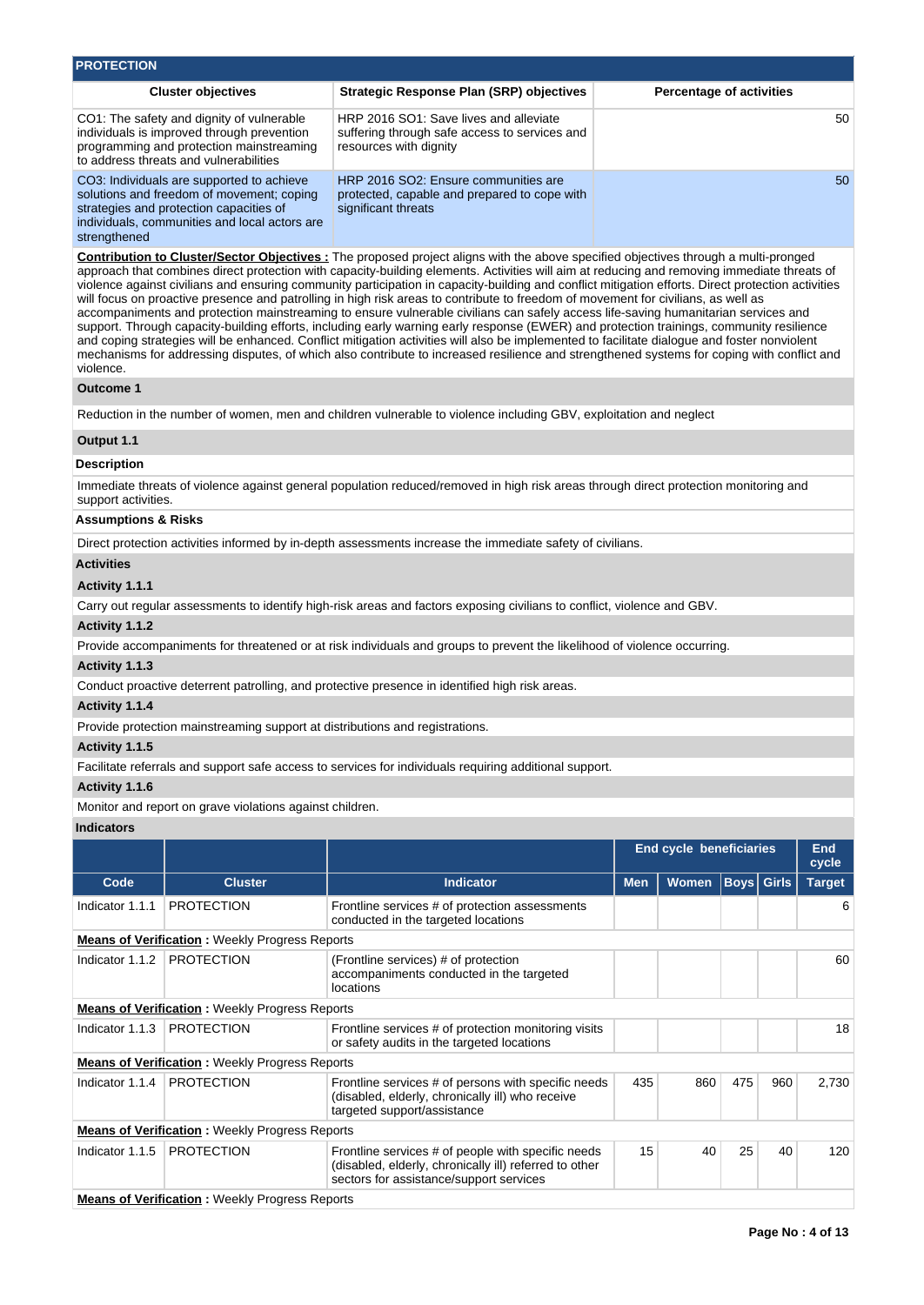## **Outcome 2**

Strengthened protective capacity and promotion of peaceful co-existence in communities.

#### **Output 2.1**

#### **Description**

Community members actively participating in capacity-building, violence-prevention and conflict mitigation efforts

#### **Assumptions & Risks**

- Changes in knowledge and skills improves how the communities respond to security issues.

- Community coping strategies will be identified and strengthened.

#### **Activities**

#### **Activity 2.1.1**

Conduct early warning and early response (EWER) assessments and trainings in high-risk communities.

## **Activity 2.1.2**

Facilitate community security meetings between beneficiaries, security actors and humanitarian actors.

#### **Activity 2.1.3**

Conduct capacity building workshops for community members to strengthen local capacities for violence prevention, protection and response.

#### **Activity 2.1.4**

Conduct conflict mitigation and dialogue facilitation activities to reduce tensions and prevent violence in communities.

#### **Activity 2.1.5**

Engage in timely and effective rumor control to prevent unnecessary displacement and reduce communal tensions.

# **Indicators**

|                            |                                                                        |                                                                                         | <b>End cycle beneficiaries</b> |              | End<br>cycle |                   |               |  |  |  |
|----------------------------|------------------------------------------------------------------------|-----------------------------------------------------------------------------------------|--------------------------------|--------------|--------------|-------------------|---------------|--|--|--|
| Code                       | <b>Cluster</b>                                                         | <b>Indicator</b>                                                                        | <b>Men</b>                     | <b>Women</b> |              | <b>Boys</b> Girls | <b>Target</b> |  |  |  |
| Indicator 2.1.1            | <b>PROTECTION</b>                                                      | # of EWER trainings conducted                                                           |                                |              |              |                   | 6             |  |  |  |
|                            | <b>Means of Verification:</b> Weekly Progress Reports/Training Reports |                                                                                         |                                |              |              |                   |               |  |  |  |
| Indicator 2.1.2            | <b>PROTECTION</b>                                                      | # of community protection meetings during project<br>period                             |                                |              |              |                   | 12            |  |  |  |
|                            | <b>Means of Verification:</b> Weekly Progress Reports                  |                                                                                         |                                |              |              |                   |               |  |  |  |
| Indicator 2.1.3            | <b>PROTECTION</b>                                                      | Frontline services # of individuals trained in<br>conflict mitigation/resolution skills | 50                             | 100          | 0            | $\mathbf 0$       | 150           |  |  |  |
|                            | <b>Means of Verification:</b> Weekly Progress Reports                  |                                                                                         |                                |              |              |                   |               |  |  |  |
| Indicator 2.1.4            | <b>PROTECTION</b>                                                      | # of conflict mitigation activities conducted during<br>project period                  |                                |              |              |                   | 25            |  |  |  |
|                            | <b>Means of Verification: Weekly Progress Reports</b>                  |                                                                                         |                                |              |              |                   |               |  |  |  |
| <b>Additional Targets:</b> |                                                                        |                                                                                         |                                |              |              |                   |               |  |  |  |

## **M & R**

#### **Monitoring & Reporting plan**

To ensure effective oversight of the project, consistent monitoring and evaluation will play an integral role in the overall project management cycle. The monitoring process will be conducted both at field and HQ level and will be led by NP staff, but include input from key stakeholders and beneficiary communities. Detailed field reports which include context overviews, beneficiary information, activity and meeting logs, as well as any additional project information will be collected on a weekly basis. Utilising NP's internal project monitor (PM), this information will be input at HQ level to measure progress against set objectives and work plan, as well as to capture key challenges and lessons learnt. Senior management and programme development staff will provide ongoing feedback to the field team on progress towards indicators and targets achieved to help guide implementation. The data captured in the PM will be analysed for external reporting. Specifically, NP will complete 5Ws reporting on a monthly basis, as well as provide feedback to the Protection Cluster on context and activities during regular meetings. The team will also complete quarterly reporting to CHF. The project evaluation process will seek to verify NP's contribution to the safety and security of communities. A formative qualitative assessment will be conducted at the beginning of the project through focus group discussions, key informant interviews, community mapping and other participatory approaches to guide implementation and provide an avenue for feedback and accountability to beneficiaries. The results of the formative assessment will provide key information for the project planning and review process and on-going improvement of the project.

#### **Workplan**

| <b>Activitydescription</b>                                                                                                                                  | Year |   |   | 1 2 3 4 5 6 7 8 9 10 11 12 |  |  |   |   |  |
|-------------------------------------------------------------------------------------------------------------------------------------------------------------|------|---|---|----------------------------|--|--|---|---|--|
| Activity 1.1.1: Carry out regular assessments to identify high-risk areas and factors<br>2016<br>exposing civilians to conflict, violence and GBV.<br>2017  |      |   |   |                            |  |  | X | х |  |
|                                                                                                                                                             |      | X | X |                            |  |  |   |   |  |
| 2016<br>Activity 1.1.2: Provide accompaniments for threatened or at risk individuals and<br>groups to prevent the likelihood of violence occurring.<br>2017 |      |   |   |                            |  |  | X | x |  |
|                                                                                                                                                             |      | X | Χ |                            |  |  |   |   |  |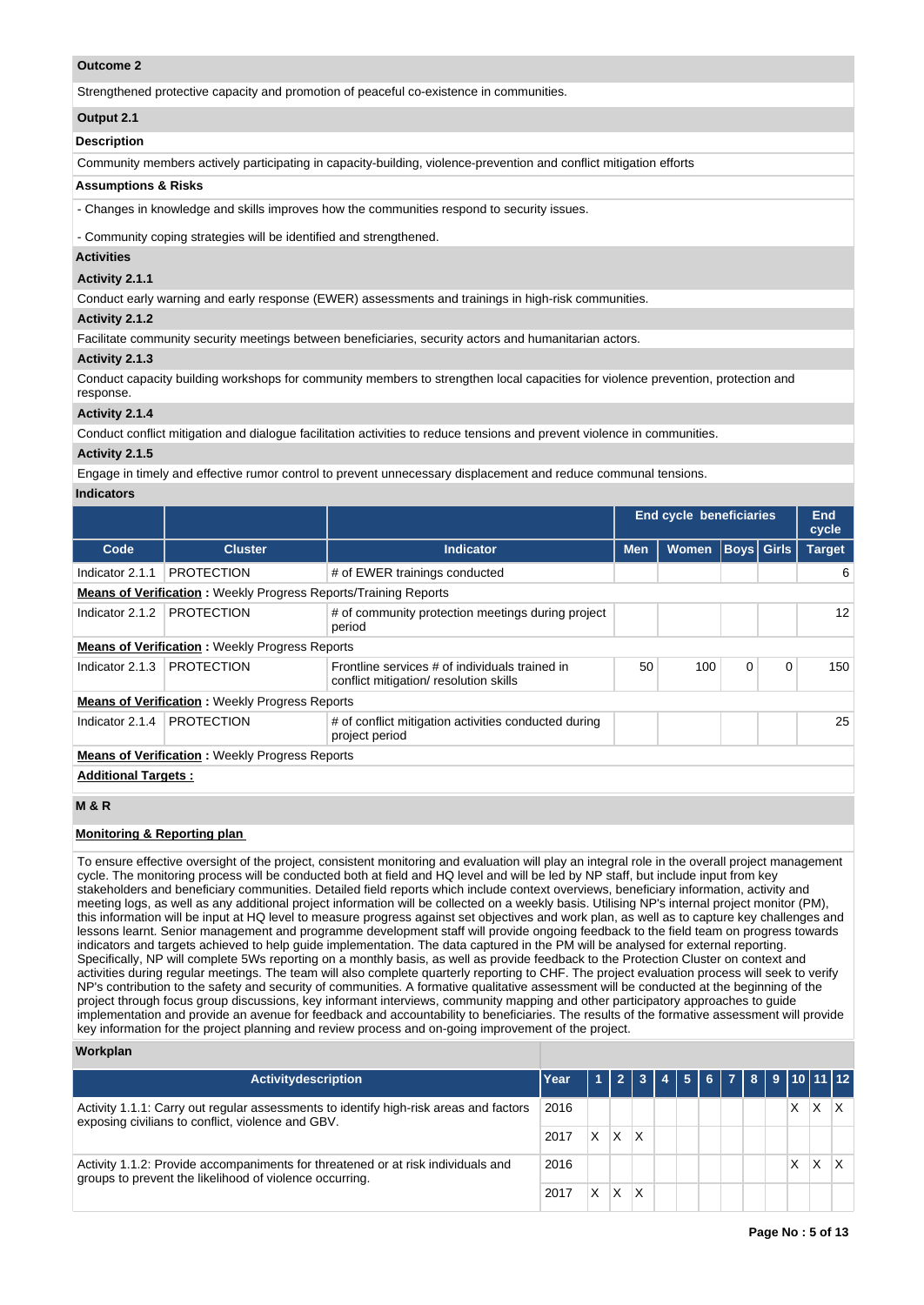| Activity 1.1.3: Conduct proactive deterrent patrolling, and protective presence in<br>identified high risk areas.                                             | 2016 |          |                |              |  | X            | X.           | X.             |
|---------------------------------------------------------------------------------------------------------------------------------------------------------------|------|----------|----------------|--------------|--|--------------|--------------|----------------|
|                                                                                                                                                               | 2017 |          | $X$ $X$ $X$    |              |  |              |              |                |
| Activity 1.1.4: Provide protection mainstreaming support at distributions and<br>registrations.                                                               | 2016 |          |                |              |  | $\mathsf{x}$ | <b>X</b>     | IX.            |
|                                                                                                                                                               | 2017 |          | $x \mid x$     | $\mathsf{X}$ |  |              |              |                |
| Activity 1.1.5: Facilitate referrals and support safe access to services for individuals<br>requiring additional support.                                     | 2016 |          |                |              |  | $\mathsf{x}$ | $\mathsf{X}$ | IX.            |
|                                                                                                                                                               | 2017 | $\times$ | $\mathsf{X}$   | ΙX.          |  |              |              |                |
| Activity 1.1.6: Monitor and report on grave violations against children.                                                                                      |      |          |                |              |  | $\times$     | X.           | $\mathsf{X}^-$ |
|                                                                                                                                                               |      | $\times$ | $\mathsf{X}$   | $\mathsf{X}$ |  |              |              |                |
| Activity 2.1.1: Conduct early warning and early response (EWER) assessments<br>and trainings in high-risk communities.                                        |      |          |                |              |  | X            | $\mathsf{X}$ | lx.            |
|                                                                                                                                                               | 2017 |          | $x \mathbf{x}$ | $\mathsf{X}$ |  |              |              |                |
| Activity 2.1.2: Facilitate community security meetings between beneficiaries,<br>security actors and humanitarian actors.                                     | 2016 |          |                |              |  | X            | X.           | X.             |
|                                                                                                                                                               | 2017 |          | $x \mid x$     | $\mathsf{X}$ |  |              |              |                |
| Activity 2.1.3: Conduct capacity building workshops for community members to<br>strengthen local capacities for violence prevention, protection and response. | 2016 |          |                |              |  | $\times$     | <b>X</b>     | <b>X</b>       |
|                                                                                                                                                               | 2017 |          | $X \mid X$     | $\mathsf{X}$ |  |              |              |                |
| Activity 2.1.4: Conduct conflict mitigation and dialogue facilitation activities to<br>reduce tensions and prevent violence in communities.                   | 2016 |          |                |              |  | $\mathsf{X}$ | <b>X</b>     | IX.            |
|                                                                                                                                                               | 2017 |          | $X$ $X$ $X$    |              |  |              |              |                |
| Activity 2.1.5: Engage in timely and effective rumor control to prevent unnecessary                                                                           | 2016 |          |                |              |  | $\mathsf{x}$ | X.           | IX.            |
| displacement and reduce communal tensions.<br>2017                                                                                                            |      | $\times$ | $\overline{X}$ | $\mathsf{X}$ |  |              |              |                |

# **OTHER INFO**

# **Accountability to Affected Populations**

NP will utilize a community-focused approach to ensure full participation of beneficiaries to maximize sustainability and impact. Community engagement will promote local ownership and commitment to outcomes through regular dialogue, participatory planning and implementation. This will ensure that activities are credible, beneficiary-led and tailored to the context. All activities will adhere to the key protection principles to: ensure the physical safety of the survivor and those who assist them; respect the wishes, rights and dignity of survivors; and ensure non-discrimination and equal access to services for all survivors. All staff will be required to undergo mission preparedness training prior to deployment, which will ensure accountability and adherence to the above principles. Project planning will draw heavily upon beneficiary's experiences of security, safety and risks through consultation to identify key areas of programming. When the team moves into any new community, staff will carry out community sensitization activities to introduce NP and the project to community members, local leaders and government officials. Activities such as community meetings, focus group discussions, key informant interviews and participatory risk/institutional mapping will help to identify the most pertinent security issues and available support networks within the community. This will promote community involvement in coming up with effective context relevant protection strategies, as well as allow the team to build rapport and relationships with key stakeholders. Regular meetings and outreach activities will provide a necessary feedback loop for beneficiaries regarding project activities/approaches. These will be recorded and reviewed periodically throughout the project-cycle to ensure programming is relevant and beneficiary focused at all stages. In order to integrate do no harm principles within the project the team will carry out detailed analysis of the local context and conflict dynamics to ensure all activities are suitable and do not heighten risks of participating beneficiaries. Finally, to ensure effective safeguarding of sensitive and confidential data, all project staff will be trained in effective information management. This will highlight the importance of data security in reporting and case management activities, removing names and key identifiers from reports, password protecting all field reports and secure storage and disposal of confidential data.

# **Implementation Plan**

Project activities will be carried out collaboratively by a mobile response field team that will travel to affected communities to implement project activities. The team will be composed of a Team Leader (TL), International Protection Officers (IPOs), and National Protection Officers (NPOs). IPOs and NPOs will report to the TL. While the team will utilize a collaborative model of decision-making and programming, the TL will have overall responsibility for management and supervision at field level, and is the ultimate decision-maker on the ground. Specifically, the TL will oversee programming, finance, security, reporting and logistics. The TL will report to the Area Programme Manager, (APM) who will be responsible for overseeing 3-4 projects, and for ensuring that all teams have the necessary programmatic, financial and security and logistical support from Juba-level. The APM will report to the Senior Program Manager (SPM) and liaise with the programme development team to ensure successful programme implementation, grants management and M&E functions. For financial management, a team member will appointed to carry out financial administration at the field level, and is will be supervised by the TL. The TL will create monthly field site budgets based on the grant budget, which will be approved by programmes and the finance department in Juba. Budget monitors will be produced on a monthly basis to track spending against the grant. In addition, financial reports will be given in-depth reviews before submission to ensure accuracy. In order to maximize impact and prevent replication in activities, NP will coordinate closely with humanitarian and development partners to share information and ensure a joint, multi-sector response to needs of beneficiaries in all project locations. In many cases, NP's direct protection and protection mainstreaming programming inherently complements the work of many other partners: reducing the potential for violence at distributions, facilitating safe access to services and providing direct referrals and accompaniments where necessary. Currently, NP is the protection focal agency in Northern Bahr el Ghazal, Unity and Jonglei states and the child protection focal agency in Unity, Jonglei and Central Equatoria states. Being a member of the Strategic Advisory Group (SAG) for the national Protection Cluster, NP participates in the child protection and GBV protection sub-clusters as well as a number of working groups including the Family Tracing and Reunification (FTR) working group and the MRM - Monitoring and Reporting Mechanism.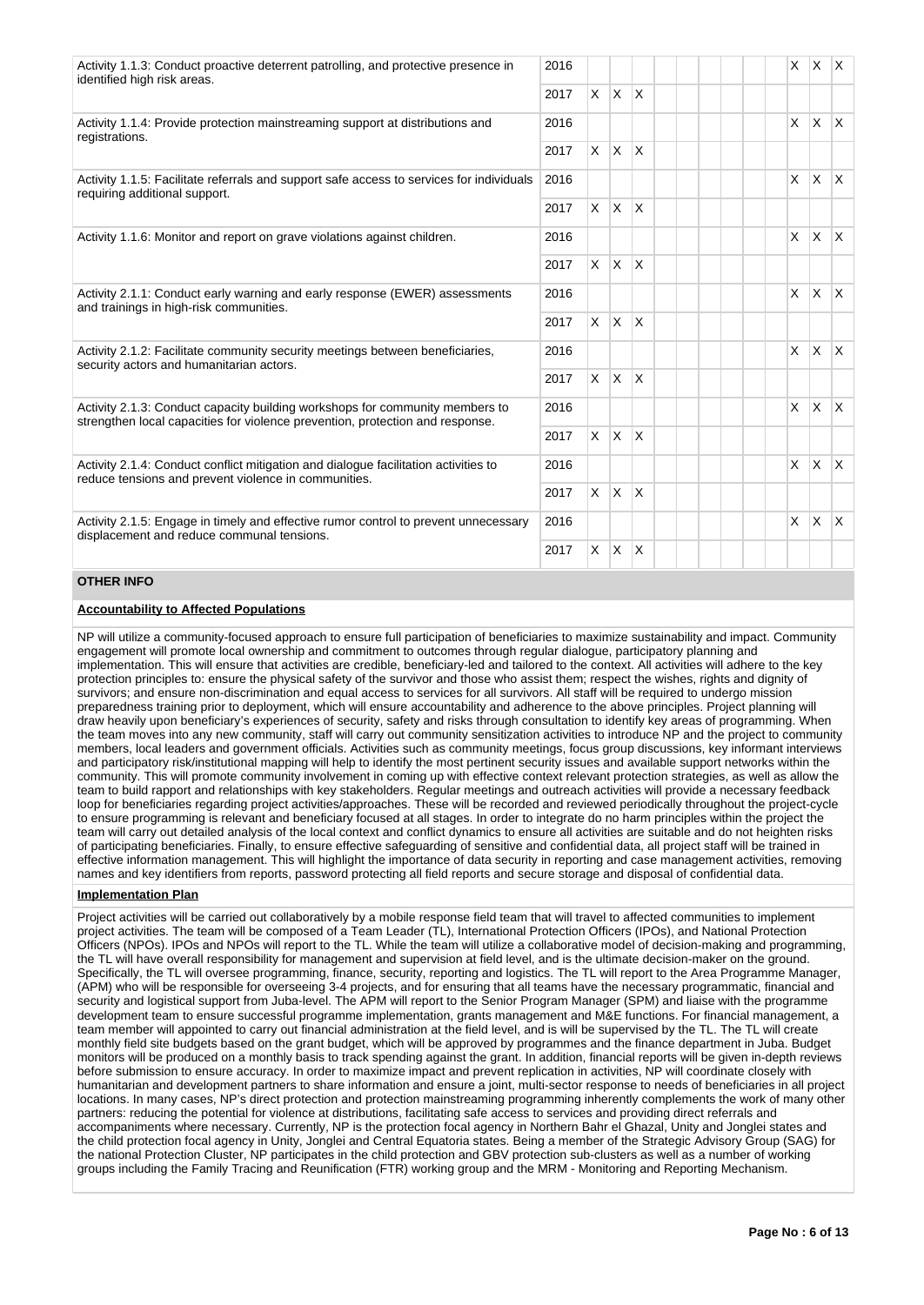| Coordination with other Organizations in project area |                                                 |
|-------------------------------------------------------|-------------------------------------------------|
| Name of the organization                              | Areas/activities of collaboration and rationale |
|                                                       |                                                 |
| <b>Environment Marker Of The Project</b>              |                                                 |
|                                                       |                                                 |
| <b>Gender Marker Of The Project</b>                   |                                                 |

2a-The project is designed to contribute significantly to gender equality

# **Justify Chosen Gender Marker Code**

NP is committed to ensuring gender equality throughout its programming, including mainstreaming gender and GBV prevention into all project activities, recruitment and organizational policies. During recruitment, NP will engage both male and female staff members to ensure programmes are appropriate to survivor's needs, culture and social context. NP's participatory M&E system is designed to obtain both qualitative and quantitative data to inform project design, adapt implementation methods, and evaluate differential impact on women, men, boys and girls. All assessments undertaken during projects are therefore gender and age disaggregated. The proposed intervention will ensure balanced representation and participation of women, girls, boys and men in all activities. Women and girls' needs will be incorporated and addressed in all planning and implementation. Key violence prevention activities, including GBV-focused activities, will result in improved freedom of movement and access to aid by all civilians. This will directly address one of the most prominent barriers to gender equality within the current context. To ensure all project activities are successfully completed and receive sufficient community buyin, NP will engage and encourage active participation of men and boys. Men can act as the 'gatekeepers' to changing conditions for women, either supporting – or placing obstacles in the way of activities aimed at promoting violence reduction, gender equality and greater participation of women in society. Therefore, the proposed project will also address key societal conditions which perpetuate and normalize gender inequities and violence in order to bring about sustainable change which prevents violence, specifically GBV.

#### **Protection Mainstreaming**

# **Country Specific Information**

# **Safety and Security**

#### **Access**

## **BUDGET**

| Code | <b>Budget Line Description</b>                                                                                                                                                                                                                                                                                                                                                                                                                                                                                                                                                      |   | D / S Quantity Unit | cost                   | <b>Duration</b><br><b>Recurran charged</b><br>ce | $\frac{9}{6}$<br>to CHF | <b>Total Cost</b> |  |  |  |
|------|-------------------------------------------------------------------------------------------------------------------------------------------------------------------------------------------------------------------------------------------------------------------------------------------------------------------------------------------------------------------------------------------------------------------------------------------------------------------------------------------------------------------------------------------------------------------------------------|---|---------------------|------------------------|--------------------------------------------------|-------------------------|-------------------|--|--|--|
|      | <b>Staff and Other Personnel Costs</b>                                                                                                                                                                                                                                                                                                                                                                                                                                                                                                                                              |   |                     |                        |                                                  |                         |                   |  |  |  |
| 1.1  | <b>Team Leader</b>                                                                                                                                                                                                                                                                                                                                                                                                                                                                                                                                                                  | D | 1                   | 4,375<br>.00           | 6                                                | 100.00                  | 26,250.00         |  |  |  |
|      | The Team Leader will be responsible for overseeing all planning and implementation in the field. They will directly supervise<br>international and national staff. The mobile response team will have 1 Team Leader. The unit cost indicated, 4375 USD includes<br>such benefits as medical insurance, workers compensation cover, medical and psychological assessments and support if<br>necessary.                                                                                                                                                                               |   |                     |                        |                                                  |                         |                   |  |  |  |
| 1.2  | International Protection Officers                                                                                                                                                                                                                                                                                                                                                                                                                                                                                                                                                   | D |                     | $2 \mid 3.750$<br>.00. | 6                                                | 100.00                  | 45,000.00         |  |  |  |
|      | International Protection Officers (IPOs) will be responsible for the direct implementation of the project in the field locations. IPO's<br>will also play a key role in supporting National staff in their work. It is anticipated that the mobile response team will require 2 full-<br>time IPOs for activity implementation. The unit cost indicated, 3750 USD includes such benefits as medical insurance, workers<br>compensation cover, medical and psychological assessments and support if necessary.                                                                       |   |                     |                        |                                                  |                         |                   |  |  |  |
| 1.3  | <b>National Protection Officers</b>                                                                                                                                                                                                                                                                                                                                                                                                                                                                                                                                                 | D |                     | $3 \mid 1,150$<br>.00. | 6                                                | 100.00                  | 20,700.00         |  |  |  |
|      | National Protection Officers (NPOs) will be responsible for direct implementation of the project in the field locations. They will play<br>a key role in establishing and strengthening relationships with communities, promoting mobilisation, carrying out capacity building<br>activities and translation. It is anticipated that the mobile response team will require 3 full-time NPOs for activity implementation.<br>The unit cost indicated, 1150 USD includes such benefits as medical insurance, NSSF, workers compensation cover and monthly<br>communication allowance. |   |                     |                        |                                                  |                         |                   |  |  |  |
| 1.4  | Area Programme Manager                                                                                                                                                                                                                                                                                                                                                                                                                                                                                                                                                              | D | 1 <sup>1</sup>      | 5,000<br>.00.          | 6                                                | 20.00                   | 6,000.00          |  |  |  |
|      | The Area Programme Manager, based in Juba, will be responsible for overseeing all programming, coordination and<br>administrative tasks for the project. It is anticipated that they will spend 20% of their time on the project. The unit cost indicated,<br>5000 USD includes such benefits as medical insurance, workers compensation cover, medical and psychological assessments<br>and support if necessary.                                                                                                                                                                  |   |                     |                        |                                                  |                         |                   |  |  |  |
| 1.5  | Human Resources Manager                                                                                                                                                                                                                                                                                                                                                                                                                                                                                                                                                             | S | 1 <sup>1</sup>      | 3,450<br>.00           | 6                                                | 20.00                   | 4.140.00          |  |  |  |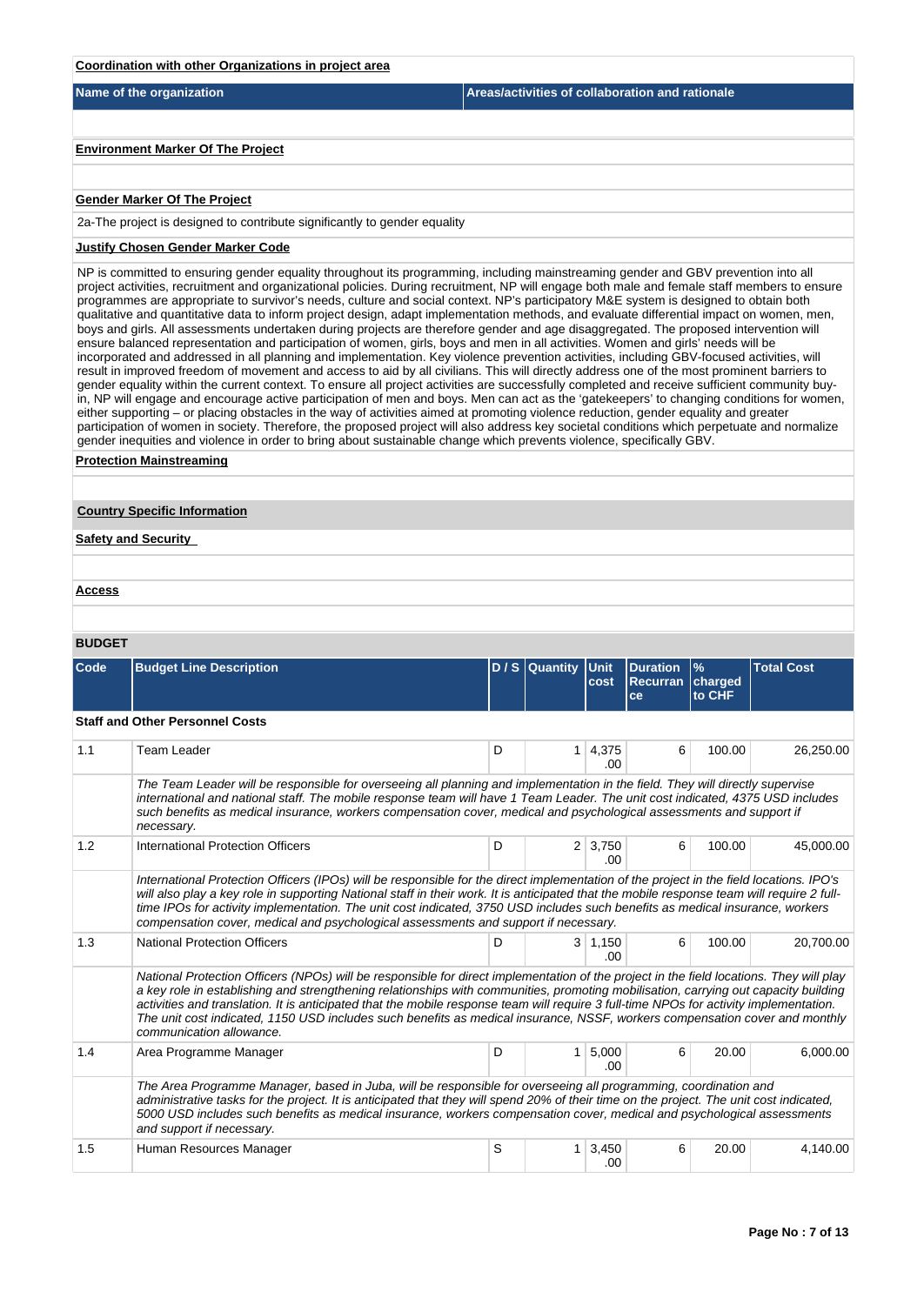|                  | The Human Resources Manager will be responsible for coordinating the recruitment, hiring, contracts and leave allowances for<br>all staff under the project. It is anticipated that they will spend 20% of their time on the project. The unit cost indicated, 3450 USD<br>includes such benefits as medical insurance, NSSF, workers compensation cover and monthly communication allowance.                                                                                              |   |                |                        |              |        |            |
|------------------|--------------------------------------------------------------------------------------------------------------------------------------------------------------------------------------------------------------------------------------------------------------------------------------------------------------------------------------------------------------------------------------------------------------------------------------------------------------------------------------------|---|----------------|------------------------|--------------|--------|------------|
| 1.6              | Finance Manager                                                                                                                                                                                                                                                                                                                                                                                                                                                                            | S |                | 1 6,250<br>.00         | 6            | 24.00  | 9,000.00   |
|                  | The Finance Manager will play a pivotal role in the effective financial management of the project, including reporting, expenditure<br>etc. It is anticipated that they will spend 24% of their time on the project. The unit cost indicated, 6250 USD includes such<br>benefits as medical insurance, workers compensation cover, medical and psychological assessments and support if necessary.                                                                                         |   |                |                        |              |        |            |
| 1.7              | Logistics Assistant                                                                                                                                                                                                                                                                                                                                                                                                                                                                        | S |                | $1 \mid 2,300$<br>.00  | 6            | 30.00  | 4,140.00   |
|                  | The Logistics Assistant will ensure that the required equipment and supplies for the project are provided in a timely and effective<br>manner. It is anticipated that they will spend 30% of their time on the project. The unit cost indicated, 2300 USD, includes such<br>benefits as medical insurance, NSSF, workers compensation cover and monthly communication allowance.                                                                                                           |   |                |                        |              |        |            |
| 1.8              | Safety and Security Advisor                                                                                                                                                                                                                                                                                                                                                                                                                                                                | S |                | $1 \mid 5,000$<br>.00. | 6            | 25.00  | 7,500.00   |
|                  | The Safety and Security Advisor will play a key role in ensuring the safety and security of all project staff, assets and property. It<br>is anticipated that they will spend 25% of their time on the project. The unit cost indicated, 5000 USD includes such benefits as<br>medical insurance, workers compensation cover, medical and psychological assessments and support if necessary.                                                                                              |   |                |                        |              |        |            |
| 1.9              | Programme Development Officer                                                                                                                                                                                                                                                                                                                                                                                                                                                              | S |                | $1 \mid 3.750$<br>.00  | 6            | 35.00  | 7,875.00   |
|                  | The Programme Development Officer will ensure effective management of the grant. They will be responsible for tracking<br>progress on indicators and activities, internal and external reporting and all communication with CHF. It is anticipated that they<br>will spend 35% of their time on the project. The unit cost indicated, 3750 USD includes such benefits as medical insurance,<br>workers compensation cover, medical and psychological assessments and support if necessary. |   |                |                        |              |        |            |
| 1.10             | <b>Country Director</b>                                                                                                                                                                                                                                                                                                                                                                                                                                                                    | S |                | 1 8,250<br>.00         | 6            | 10.00  | 4.950.00   |
|                  | The Country Director will play a key strategic oversight role of the project, finances and staff. It is anticipated that they will spend<br>10% of their time on the project. The unit cost indicated, 8250 USD includes such benefits as medical insurance, workers<br>compensation cover, medical and psychological assessments and support if necessary.                                                                                                                                |   |                |                        |              |        |            |
| 1.11             | Casual Labor                                                                                                                                                                                                                                                                                                                                                                                                                                                                               | D | 1              | 5.00                   | 90           | 100.00 | 450.00     |
|                  | NP will hire Casual Laborers to assist with cooking, cleaning and translation as needed. One laborer will be paid 5 USD per day<br>and it is anticipated that they will be needed for approximately 90 days.                                                                                                                                                                                                                                                                               |   |                |                        |              |        |            |
|                  | <b>Section Total</b>                                                                                                                                                                                                                                                                                                                                                                                                                                                                       |   |                |                        |              |        | 136,005.00 |
|                  | Supplies, Commodities, Materials                                                                                                                                                                                                                                                                                                                                                                                                                                                           |   |                |                        |              |        |            |
| 2.1              | UNHAS Cargo (per Kg)                                                                                                                                                                                                                                                                                                                                                                                                                                                                       | D | 2000           | 3.00                   | $\mathbf{1}$ | 100.00 | 6,000.00   |
|                  | Cargo shipping costs based on current UNHAS pricing of \$3 per kg. Estimated 2000kgs required for project.                                                                                                                                                                                                                                                                                                                                                                                 |   |                |                        |              |        |            |
| $2.2\,$          | <b>Field Consumables</b>                                                                                                                                                                                                                                                                                                                                                                                                                                                                   | D |                | $1 \mid 1,400$<br>.00  | 6            | 100.00 | 8,400.00   |
|                  | Field consumables, such as water and food, necessary for areas where team cannot easily access supplies.                                                                                                                                                                                                                                                                                                                                                                                   |   |                |                        |              |        |            |
| 2.3              | <b>Stationaries Supplies</b>                                                                                                                                                                                                                                                                                                                                                                                                                                                               | D |                | 1 100.0<br>0           | 6            | 100.00 | 600.00     |
|                  | Stationary supplies necessary for implementation of activities, including printing and office supplies.                                                                                                                                                                                                                                                                                                                                                                                    |   |                |                        |              |        |            |
| 2.4              | Trauma & Medical Kits                                                                                                                                                                                                                                                                                                                                                                                                                                                                      | D | 1 <sup>1</sup> | 400.0<br>0             | 1            | 100.00 | 400.00     |
|                  | Includes pharmaceuticals, first aid kits and other medical supplies necessary for the health and safety and field staff while on<br>mission.                                                                                                                                                                                                                                                                                                                                               |   |                |                        |              |        |            |
|                  | <b>Section Total</b>                                                                                                                                                                                                                                                                                                                                                                                                                                                                       |   |                |                        |              |        | 15,400.00  |
| <b>Equipment</b> |                                                                                                                                                                                                                                                                                                                                                                                                                                                                                            |   |                |                        |              |        |            |
| 3.1              | Camping Equipment & Bedding                                                                                                                                                                                                                                                                                                                                                                                                                                                                | D | 1 <sup>1</sup> | 2,000<br>.00           | 1            | 100.00 | 2,000.00   |
|                  | Includes tents, mattresses, mosquito nets, utensils and cooking materials, flashlights, buckets and other camping materials<br>required for field staff traveling on their missions.                                                                                                                                                                                                                                                                                                       |   |                |                        |              |        |            |
| 3.2              | Solar Charger                                                                                                                                                                                                                                                                                                                                                                                                                                                                              | D | 3              | 100.0<br>0             | $\mathbf{1}$ | 100.00 | 300.00     |
|                  | Solar chargers will be essential for allowing satellite phones and other essential devices to operate without access to a power<br>source.                                                                                                                                                                                                                                                                                                                                                 |   |                |                        |              |        |            |
| 3.3              | <b>VHF Radio</b>                                                                                                                                                                                                                                                                                                                                                                                                                                                                           | D |                | 4 1,000<br>.00         | 1            | 100.00 | 4,000.00   |
|                  | VHF radios are essential for communication for field staff.                                                                                                                                                                                                                                                                                                                                                                                                                                |   |                |                        |              |        |            |
| 3.4              | <b>GPS Tracking Unit</b>                                                                                                                                                                                                                                                                                                                                                                                                                                                                   | D | 2 <sub>1</sub> | 300.0<br>0             | 1            | 100.00 | 600.00     |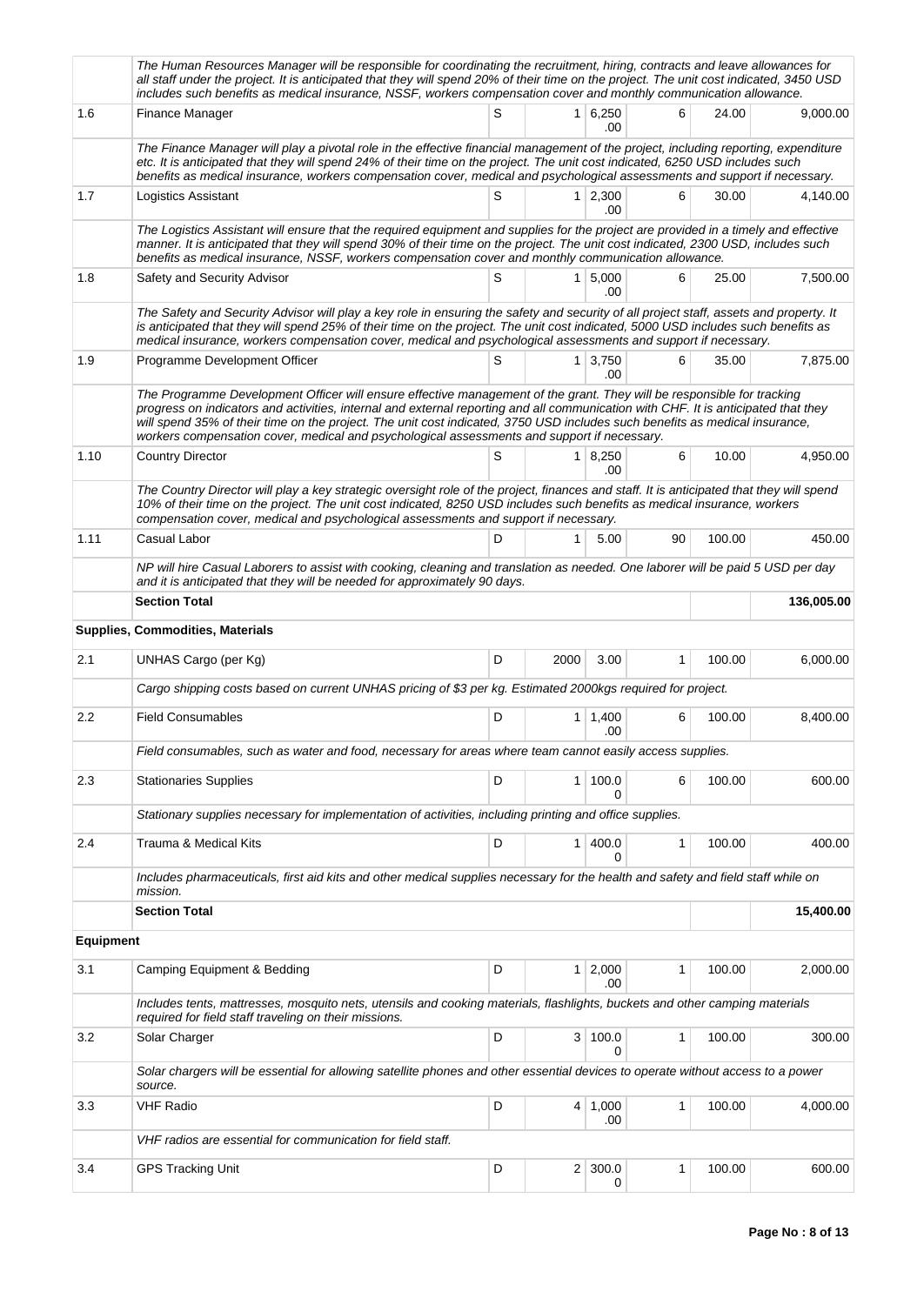|        | GPS tracking units are important for security purposes for field teams on patrols and in tracking and re-locating identified at risk<br>communities.                                                                                |             |                |                         |    |        |           |
|--------|-------------------------------------------------------------------------------------------------------------------------------------------------------------------------------------------------------------------------------------|-------------|----------------|-------------------------|----|--------|-----------|
| 3.5    | GPS Airtime Costs (per month)                                                                                                                                                                                                       | D           |                | 1 200.0<br>0            | 6  | 100.00 | 1,200.00  |
|        | GPS credit ensures the continued function of the GPS unit.                                                                                                                                                                          |             |                |                         |    |        |           |
| 3.6    | <b>Visibility Materials</b>                                                                                                                                                                                                         | D           | 1 <sup>1</sup> | 100.0<br>$\Omega$       | 1  | 100.00 | 100.00    |
|        | T-shirts, utility vests and hats are essential for ensuring the visibility and safety of NP staff when operating in high risk locations.                                                                                            |             |                |                         |    |        |           |
| 3.7    | <b>Laptop Computers</b>                                                                                                                                                                                                             | D           |                | $1 \mid 1,000$<br>.00   | 1  | 100.00 | 1,000.00  |
|        | A laptop computer is essential for field staff to complete the reporting and work requirements for the project.                                                                                                                     |             |                |                         |    |        |           |
| 3.8    | Spare Parts & Maintenance                                                                                                                                                                                                           | D           | 1 <sup>1</sup> | 500.0<br>$\Omega$       | 1  | 100.00 | 500.00    |
|        | Spare parts and maintenance costs are required to ensure all equipment is properly functioning for the field team.                                                                                                                  |             |                |                         |    |        |           |
|        | <b>Section Total</b>                                                                                                                                                                                                                |             |                |                         |    |        | 9,700.00  |
| Travel |                                                                                                                                                                                                                                     |             |                |                         |    |        |           |
| 5.1    | Domestic Flights                                                                                                                                                                                                                    | D           | 6              | 550.0<br>$\Omega$       | 6  | 100.00 | 19,800.00 |
|        | UNHAS domestic flights are essential for field staff to access locations. The Mobile Response Team will require 6 round-trip<br>flights per person to mission locations (1 per month). Inclusive of NPOs who will be hired in Juba. |             |                |                         |    |        |           |
| 5.2    | Visa Fees (International Staff)                                                                                                                                                                                                     | D           |                | 3 700.0<br>$\Omega$     | 1  | 100.00 | 2,100.00  |
|        | All International Staff require a visa and work permit while operating in the country.                                                                                                                                              |             |                |                         |    |        |           |
| 5.3    | <b>Local Transportation Costs</b>                                                                                                                                                                                                   | D           |                | $1 \mid 1,000$<br>.00   | 6  | 100.00 | 6,000.00  |
|        | Local transportation costs include the hiring of vehicles and motorbikes while in field locations. This cost is estimated to be 500<br>USD per month.                                                                               |             |                |                         |    |        |           |
|        | <b>Section Total</b>                                                                                                                                                                                                                |             |                |                         |    |        | 27,900.00 |
|        | <b>General Operating and Other Direct Costs</b>                                                                                                                                                                                     |             |                |                         |    |        |           |
| 7.1    | <b>Community Workshops/Meetings</b>                                                                                                                                                                                                 | D           | 1 <sup>1</sup> | 100.0<br>0              | 24 | 100.00 | 2,400.00  |
|        | Includes refreshments, room hire, stationary materials and equipment.                                                                                                                                                               |             |                |                         |    |        |           |
| 7.2    | Assessments                                                                                                                                                                                                                         | D           | 1 <sup>1</sup> | 50.00                   | 6  | 100.00 | 300.00    |
|        | Includes refreshments and stationary materials.                                                                                                                                                                                     |             |                |                         |    |        |           |
| 7.3    | <b>Field Accommodation</b>                                                                                                                                                                                                          | D           |                | 6 200.0                 | 6  | 100.00 | 7,200.00  |
|        | Accommodation costs for staff during field missions, including room rental/camping in existing compound.                                                                                                                            |             |                |                         |    |        |           |
| 7.4    | Juba Office/Accommodation Rental                                                                                                                                                                                                    | $\mathbb S$ |                | $1 \mid 312,0$<br>00.00 | 1  | 5.00   | 15,600.00 |
|        | Office space and staff accommodation is essential for undertaking the project. 5% of the total annual amount.                                                                                                                       |             |                |                         |    |        |           |
| 7.5    | Juba Office/Accommodation Utilities                                                                                                                                                                                                 | S           |                | $1 \ 62,16$<br>0.00     | 1  | 5.00   | 3,108.00  |
|        | To cover utility costs for Juba office and accommodation. 5% of the total annual amount.                                                                                                                                            |             |                |                         |    |        |           |
| 7.6    | Juba Office/Accommodation Security (Warrior)                                                                                                                                                                                        | S           |                | $1 \ 6,150$<br>.00      | 6  | 5.00   | 1,845.00  |
|        | To cover Warrior costs for Juba office and accommodation. 5% of monthly total.                                                                                                                                                      |             |                |                         |    |        |           |
| 7.7    | <b>Communication Costs</b>                                                                                                                                                                                                          | D           |                | $1 \mid 1,000$<br>.00   | 6  | 100.00 | 6,000.00  |
|        | To cover all communication costs essential for the function of the project.                                                                                                                                                         |             |                |                         |    |        |           |
| 7.8    | <b>Security Contingency Costs</b>                                                                                                                                                                                                   | D           |                | $1 \, 6,000$<br>.00     | 1  | 100.00 | 6,000.00  |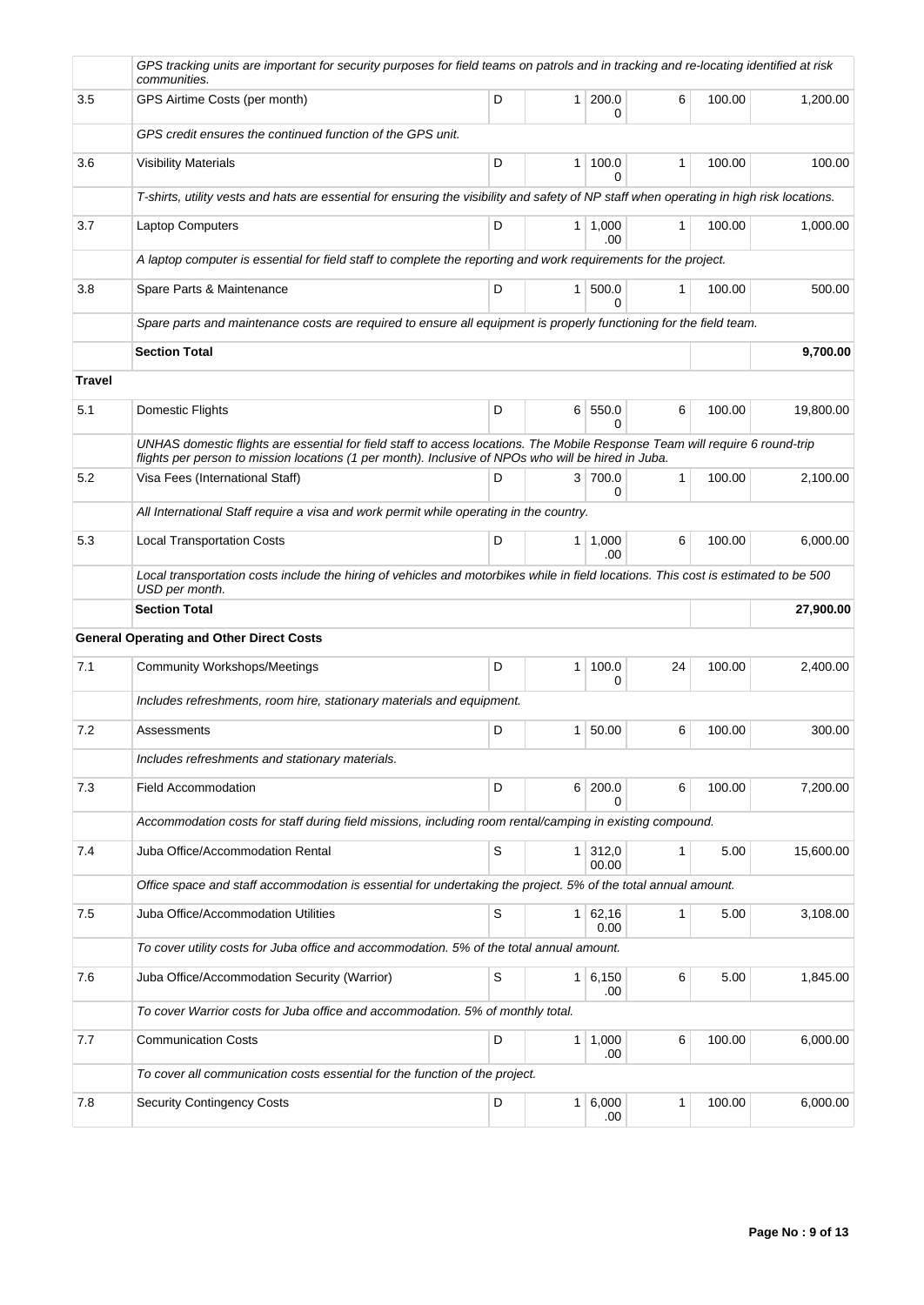| security situation deteriorates in Juba or the field sites. | Includes costs for necessary security materials for Juba and the field, and any evacuation costs that may be necessary if the |            |
|-------------------------------------------------------------|-------------------------------------------------------------------------------------------------------------------------------|------------|
| <b>Section Total</b>                                        | 42,453.00                                                                                                                     |            |
| <b>SubTotal</b>                                             | 2,054.00                                                                                                                      | 231,458.00 |
| <b>Direct</b>                                               |                                                                                                                               | 173,300.00 |
| Support                                                     |                                                                                                                               | 58,158.00  |
| <b>PSC Cost</b>                                             |                                                                                                                               |            |
| <b>PSC Cost Percent</b>                                     |                                                                                                                               | 7.00       |
| <b>PSC Amount</b>                                           |                                                                                                                               | 16,202.06  |
| <b>Total Cost</b>                                           |                                                                                                                               | 247,660.06 |
| <b>Grand Total CHF Cost</b>                                 |                                                                                                                               | 247,660.06 |

# **Project Locations**

| <b>Location</b>            | <b>Estimated</b><br>percentage<br>of budget<br>for each<br><b>location</b> | <b>Estimated number of beneficiaries</b><br>for each location |              |             |       |              | <b>Activity Name</b>                                                                                                                                                                                                                                                                                                                                                                                                                                                                                                                                                                                                                                                                                                                                                                                                                                                                                                                                                                                                                                                                                                                                                                                                                                                                                                                                                                                                                                                               |
|----------------------------|----------------------------------------------------------------------------|---------------------------------------------------------------|--------------|-------------|-------|--------------|------------------------------------------------------------------------------------------------------------------------------------------------------------------------------------------------------------------------------------------------------------------------------------------------------------------------------------------------------------------------------------------------------------------------------------------------------------------------------------------------------------------------------------------------------------------------------------------------------------------------------------------------------------------------------------------------------------------------------------------------------------------------------------------------------------------------------------------------------------------------------------------------------------------------------------------------------------------------------------------------------------------------------------------------------------------------------------------------------------------------------------------------------------------------------------------------------------------------------------------------------------------------------------------------------------------------------------------------------------------------------------------------------------------------------------------------------------------------------------|
|                            |                                                                            | <b>Men</b>                                                    | <b>Women</b> | <b>Boys</b> | Girls | <b>Total</b> |                                                                                                                                                                                                                                                                                                                                                                                                                                                                                                                                                                                                                                                                                                                                                                                                                                                                                                                                                                                                                                                                                                                                                                                                                                                                                                                                                                                                                                                                                    |
| Eastern Equatoria -> Torit | 34                                                                         | 167                                                           | 333          | 167         | 333   | 1,000        | Activity 1.1.1 : Carry out regular assessments to<br>identify high-risk areas and factors exposing<br>civilians to conflict, violence and GBV.<br>Activity 1.1.2 : Provide accompaniments for<br>threatened or at risk individuals and groups to<br>prevent the likelihood of violence occurring.<br>Activity 1.1.3 : Conduct proactive deterrent<br>patrolling, and protective presence in identified<br>high risk areas.<br>Activity 1.1.4 : Provide protection mainstreaming<br>support at distributions and registrations.<br>Activity 1.1.5 : Facilitate referrals and support<br>safe access to services for individuals requiring<br>additional support.<br>Activity 1.1.6 : Monitor and report on grave<br>violations against children.<br>Activity 2.1.1 : Conduct early warning and early<br>response (EWER) assessments and trainings in<br>high-risk communities.<br>Activity 2.1.2 : Facilitate community security<br>meetings between beneficiaries, security actors<br>and humanitarian actors.<br>Activity 2.1.3 : Conduct capacity building<br>workshops for community members to<br>strengthen local capacities for violence<br>prevention, protection and response.<br>Activity 2.1.4 : Conduct conflict mitigation and<br>dialogue facilitation activities to reduce tensions<br>and prevent violence in communities.<br>Activity 2.1.5 : Engage in timely and effective<br>rumor control to prevent unnecessary<br>displacement and reduce communal tensions. |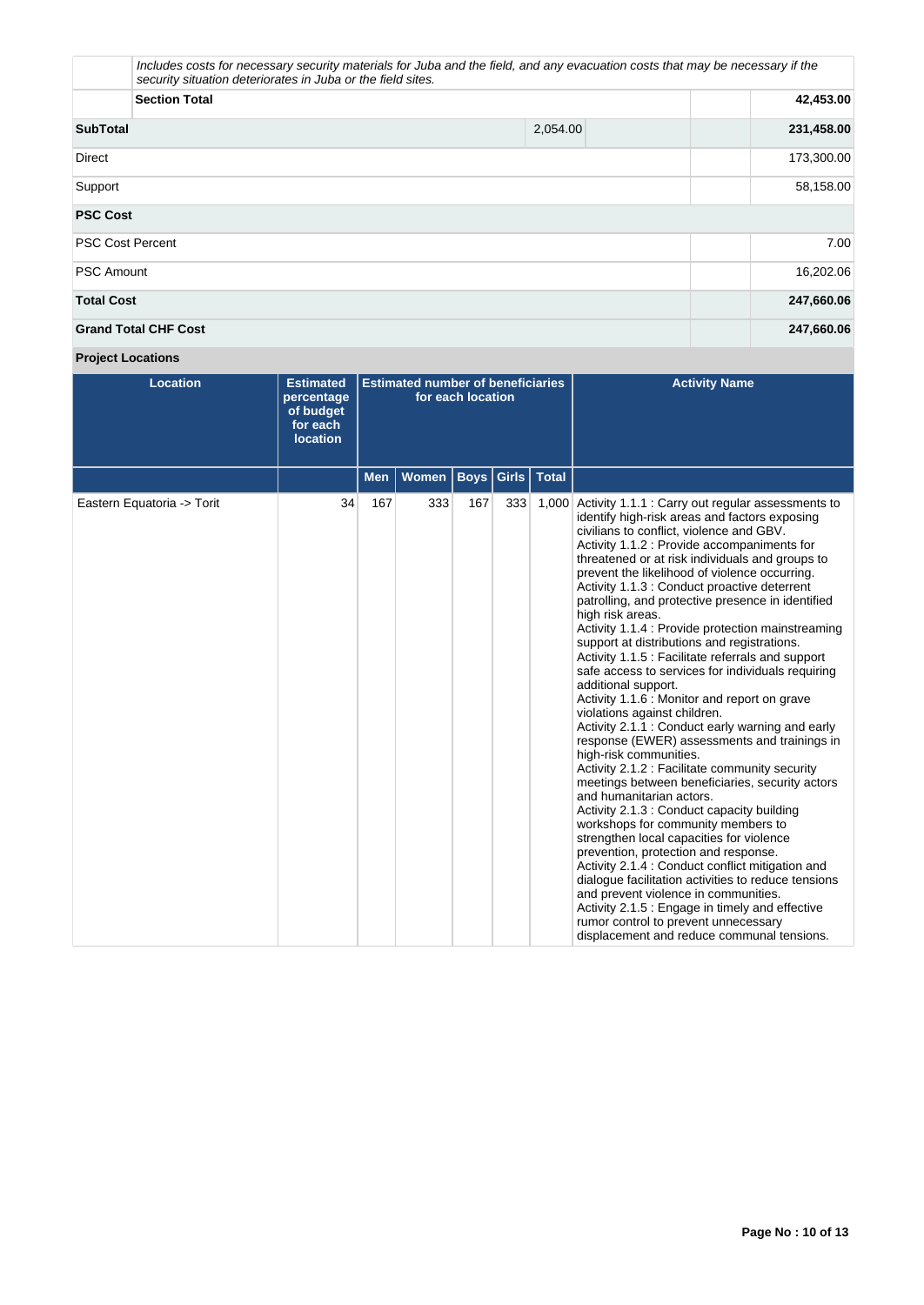| Western Equatoria -> Mundri East | 16 | 84 | 166 | 84 | 166 | 500 Activity 1.1.1 : Carry out regular assessments to<br>identify high-risk areas and factors exposing<br>civilians to conflict, violence and GBV.<br>Activity 1.1.2 : Provide accompaniments for<br>threatened or at risk individuals and groups to<br>prevent the likelihood of violence occurring.<br>Activity 1.1.3 : Conduct proactive deterrent<br>patrolling, and protective presence in identified<br>high risk areas.<br>Activity 1.1.4 : Provide protection mainstreaming<br>support at distributions and registrations.<br>Activity 1.1.5 : Facilitate referrals and support<br>safe access to services for individuals requiring<br>additional support.<br>Activity 1.1.6 : Monitor and report on grave<br>violations against children.<br>Activity 2.1.1 : Conduct early warning and early<br>response (EWER) assessments and trainings in<br>high-risk communities.<br>Activity 2.1.2 : Facilitate community security<br>meetings between beneficiaries, security actors<br>and humanitarian actors.<br>Activity 2.1.3 : Conduct capacity building<br>workshops for community members to<br>strengthen local capacities for violence<br>prevention, protection and response.<br>Activity 2.1.4 : Conduct conflict mitigation and<br>dialogue facilitation activities to reduce tensions<br>and prevent violence in communities.<br>Activity 2.1.5 : Engage in timely and effective<br>rumor control to prevent unnecessary<br>displacement and reduce communal tensions. |
|----------------------------------|----|----|-----|----|-----|----------------------------------------------------------------------------------------------------------------------------------------------------------------------------------------------------------------------------------------------------------------------------------------------------------------------------------------------------------------------------------------------------------------------------------------------------------------------------------------------------------------------------------------------------------------------------------------------------------------------------------------------------------------------------------------------------------------------------------------------------------------------------------------------------------------------------------------------------------------------------------------------------------------------------------------------------------------------------------------------------------------------------------------------------------------------------------------------------------------------------------------------------------------------------------------------------------------------------------------------------------------------------------------------------------------------------------------------------------------------------------------------------------------------------------------------------------------------------------------|
| Western Equatoria -> Mundri West | 16 | 84 | 166 | 84 | 166 | 500 Activity 1.1.1 : Carry out regular assessments to<br>identify high-risk areas and factors exposing<br>civilians to conflict, violence and GBV.<br>Activity 1.1.2 : Provide accompaniments for<br>threatened or at risk individuals and groups to<br>prevent the likelihood of violence occurring.<br>Activity 1.1.3 : Conduct proactive deterrent<br>patrolling, and protective presence in identified<br>high risk areas.<br>Activity 1.1.4 : Provide protection mainstreaming<br>support at distributions and registrations.<br>Activity 1.1.5 : Facilitate referrals and support<br>safe access to services for individuals requiring<br>additional support.<br>Activity 1.1.6 : Monitor and report on grave<br>violations against children.<br>Activity 2.1.1 : Conduct early warning and early<br>response (EWER) assessments and trainings in<br>high-risk communities.<br>Activity 2.1.2 : Facilitate community security<br>meetings between beneficiaries, security actors<br>and humanitarian actors.<br>Activity 2.1.3 : Conduct capacity building<br>workshops for community members to<br>strengthen local capacities for violence<br>prevention, protection and response.<br>Activity 2.1.4 : Conduct conflict mitigation and<br>dialogue facilitation activities to reduce tensions<br>and prevent violence in communities.<br>Activity 2.1.5 : Engage in timely and effective<br>rumor control to prevent unnecessary<br>displacement and reduce communal tensions. |